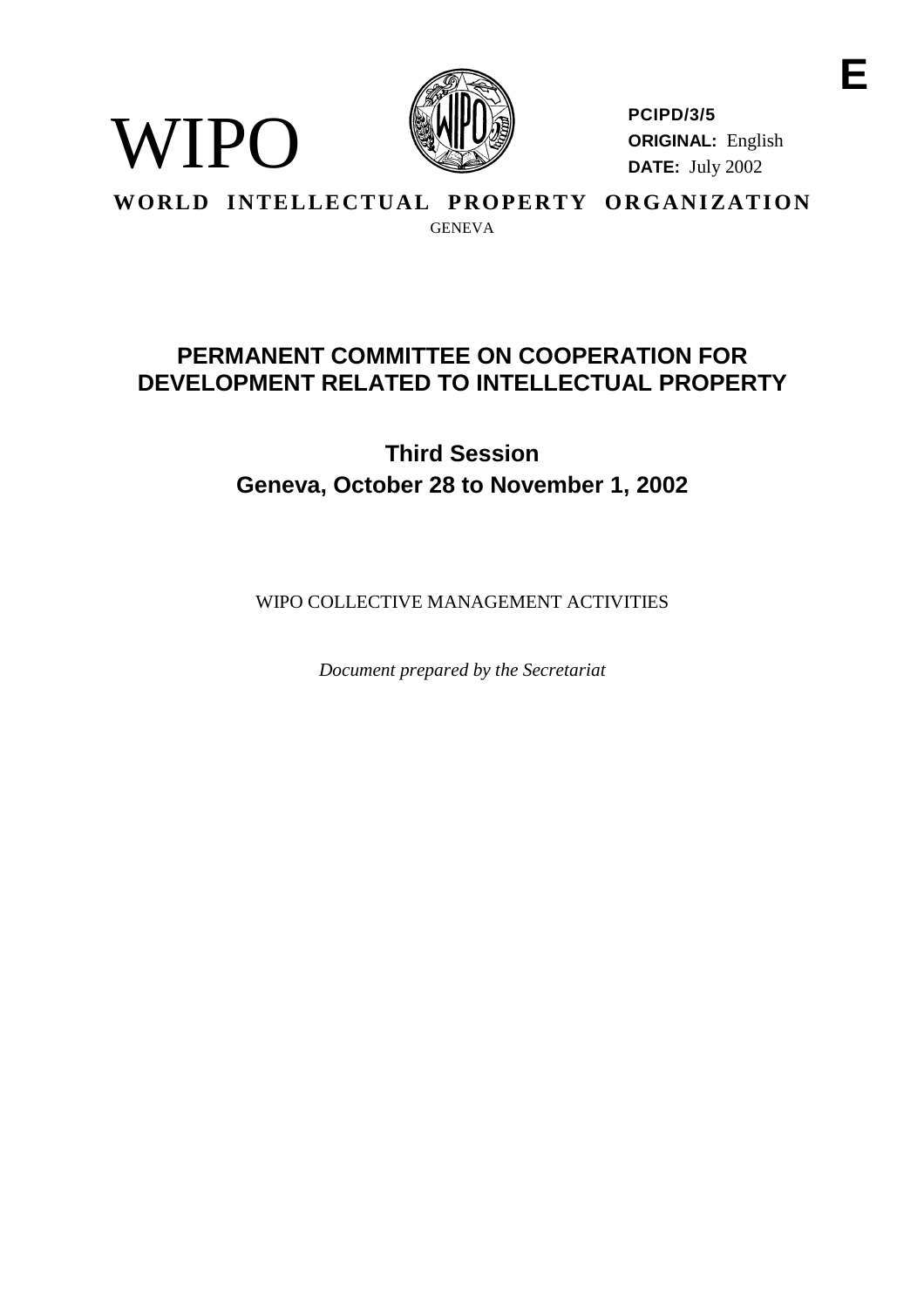## I. INTRODUCTION

1. The increased economic v itality and cultural vibrancy of the copyright industry, driven largely by technological advancement and the attendant rise in the use of protected works particularly in the digital environment has put collective management of copyright and related rights at the center stage of rights protection for authors and composers. The contribution and potential this industry has fore conomies worldwide is added impetus for the program of activities which WIPO has set out to achieve in the current biennium. The Copyright Collective Management Division (CCMD), as an integral part of the Organization 's development cooperation program, has remained consistent in its pursuit to assist Member States with the setting up of an appropriat einfrastructure to collectively manage the rights of authors, composers and performers, at the national orregional level. The work of the Division is only made possible through the cooperation, support and coordination received from other divisions in W IPO, particularly, the regional bureaus, the WIPO Academy and the CopyrightLawSection.

2. The CCMD adopts atailor -made approach adapted to each region or country indealing with the major developments and challenges facing collective managem entorganizations, where they exist, or in countries where the reare none, increating an enabling environment for the establishment of associety. The implementation of the CCMD program was carried out on the basis of careful analysis of emerging trends and issues at the international level and the identification of policy options to address these issues. It is further enriched by the development of appropriate programs, including training, to facilitate compatibility of rights management systems indeveloping countries with international technical standards and systems as well as the integration of digital technologies incollective management operations.

3. The present document reviews WIPO's work on collective management of copyright and related rights for the period from January 2001 to June 2002, drawing upon the activities carried out by other bureaus or divisions, either on their own, or in cooperation with the CCMD. The report is presented on an activity basis as follows: Regional and Nati onal Meetings, Training Courses and Study Visits , Industry Activities, Advisory Missions,<br>Technical Assistance and Information Technology, Studies, Cooperation Agreements and Technical Assistance and Information Technology, Publications.

## II. REGIONAL AND NATIONAL MEETINGS

4. At a regional level, collective management issues w ere discussed as a part of broader activities organized on copyright and related rights. A number of activities were also initiated by WIPO during the reporting period in addition to a continuation of those already in progress from the preceding biennium. They are reported in the following paragraphs by region or in chronological order.

A. Regional Meetings

5. A High-level Inter-regional Roundtable on Intellectual Property for the Least Developed Countries (LDCs) was organized in coop eration with the National Institute of Industrial Property (INPI) of the Ministry of Economy of the Government of Portugal, in Lisbon, in February, 2001. The objective of the meeting was two articulate policies and identify technical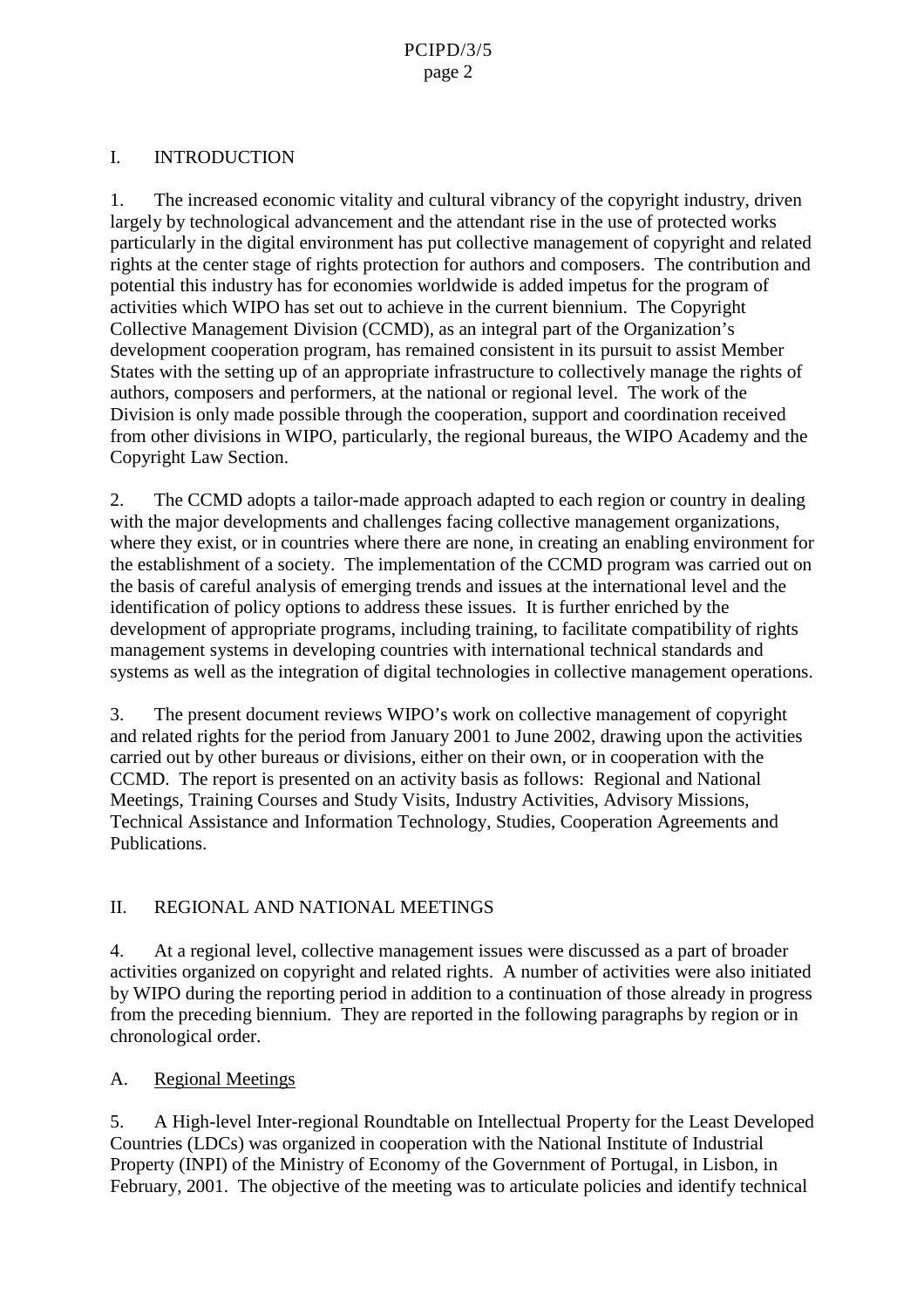issues in order to bet ter contribute to the institution -building process and human resources development in the area of intellectual property in LDCs. The meeting constituted an integral part of the preparatory process for the Third United Nations Conference on the Least Developed Countries, which was organized in Brussels in May 2001.

#### AFRICA

6. A Regional Seminar on Copyright Protection and the African Literary Industry in the Digital Ageorganized in cooperation with the Copyright Office of Ghana and the African Publishers' Network (APNET), took place in Accra, Ghana , in February 2002 . Some 143 participants including 12 publishers from the following countries: Benin, Cameroon, Cote d'Ivoire, Guinea, Kenya, Mali, Namibia, Nigeria, Senegal, To go, Uganda and the United Republic of Tanzania and four heads of Copyright Offices from Benin, Nigeria, South Africa and Togo, took part. Two officials of WIPO also participated in the seminar which addressed the intellectual property expectations and needs of African publishers, focusing, in particular, on emerging copyright issues such as the digital delivery of printed materials and on collective management in the field of reproduction rights. Presentations were made by invited speakers from Burkina Faso, Ghana and Malawi , as well as by the representative of the Joint Finnish Copyright Organization (KOPIOSTO) and Honorary President of the International Federation of Reproduction Rights Organization (IFRRO), and the Legal Counsel of the International Publishers Association (IPA).

7. The implementation of the Agreement on Trade -Related Aspects of Intellectual Property Rights (TRIPS Agreement) in LDCs is atthe core of WIPO's activities given the 2006 deadline for these countries. To this end, a Joint WIPO -WTO Regional Workshop on the Implementation of the TRIPS Agreement was organized for 36 African countries in Dar es Salaam, Tanzania, in April 2002. The issue of collective management was one of the subject matters dealt with inconjunction with the implementation of exclusive rights included in national legislation. Recommendations wer emade on several aspects of intellectual property, including collective management organizations, which are not yet established in manyLDCs.

8. A sub-regional seminar was organized on copyright and related rights in Map uto, Mozambique, in May 2002, with 50 participants. Representatives from Cape Verdeand Sao Tome and Principe also participated. Lectures on topics related to collective management of copyright were delivered by the Copyright Administrator of the Copyr ight Society of Malawi (COSOMA), arepresentative from the Portuguese General Directorate for Culture (IGAC), and from the Portuguese Authors' Society (SPA), Lisbon, two WIPO officials and a WIPOConsultantfrom Switzerland.

#### **ARABCOUNTRIES**

9. A Conference on Intellectual Property organized by WIPO and the Islamic Educational, Scientificand Cultural Organization (ISESCO), incooperation with the Republic of Azerbaidjan was heldinBaku, Azerbaidjan , in May 2001. The meeting , which gathered government of ficial sfrom each of the 45 member States of ISESCO , coming from Ministries or administrations responsible for copyright and related rights , covered subject matters ranging from the role of intellectual property in promoting technologic algrowth, trade and investment, to the economic and cultural dimensions of collective management of copyright and related rights, as well as the WIPO Copyright Treaty (WCT) and the WIPO Performances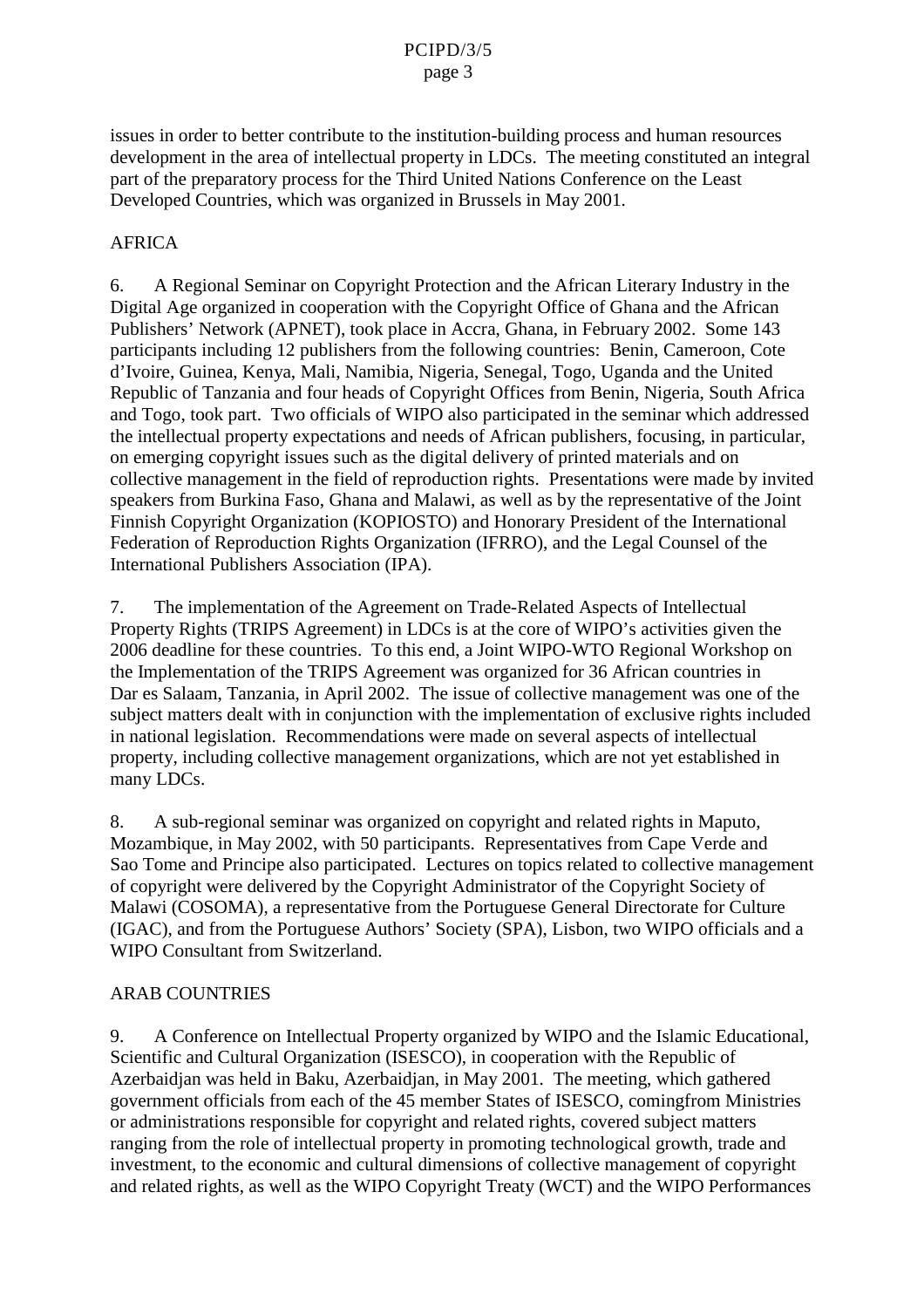and Phonograms Treaty (WPPT) , piracy, traditional knowledge and folklore. Lectures were presented by representatives from the World Association of Small and Medium -Sized Enterprises (WASME), the Centerfor Information Technology and Intellectual Property (CITIP), the University of Applied Sciences of Canton So lothurn (Switzerland) and Business Software Alliance (BSA).

10. AWIPOSub -regionalworkshoponCollectiveManagement of Copyright and Related Rights was organized in cooperation with the Government of Morocco and the assistance of the Ministry of Foreign Affairs of France, in Rabat, Morocco, in June, 2001. The workshop constituted as pecialized for um for exchanging views and sharing experiences among policy makers including managers of copyright and related rights. Several in -depth discussions of specificitems related to collective management of copyright and related rights allowed for a genuine assessment of the success and failure of these systems in the respective countries. At the end of the workshop, a plan of action intended for Algeria, Egypt, Lebanon, Morocco and Tunisia was adopted .

11. In cooperation with the Ministry of Information of the State of Bahrain, an Inter-Regional Meeting on Copyright and Related Rights was held in Manama, Bahrain, in February 2002 . The objective of the meeting was to provide a form of the meridian or pregional exchange of experiences on standards of protection in the field of copyright and related rights, particularly in light of the implementation of the TRIPS Agreement . The meeting was attended by representatives from 26 countries and one session was dedicated to discussissues concerning the collective management of copyright and related rights and the functioning of collective management organizations in a number of participating countries.

## ASIA AND THEPA CIFIC REGION

12. A Regional Symposium on Collective Management of Copyright and Related Rights for Asian and Pacific Countries was held in Mumbai, India, in December 2001. It was organized in cooperation with the Ministry of Human Resource Devel opment, the Government of India, and the Indian Performing Right Society (IPRS) with the assistance of the Japan Copyright Office (JCO). Participants came from Bhutan, Brunei Darussalam, Cambodia, China, Fiji, Indonesia, Lao People's Democratic Republic, Malaysia, Mongolia, Nepal, Papua New Guinea, the Philippines, Republic of Korea, Singapore, Sri Lanka, Thailand and Viet Nam. Invited representatives from the Japanese Copyright Research and Information Center (CRIC), the International Confederation of Societies of Authors and Composers (CISAC), the International Federation of the Phonographic Industry (IFPI), IFRRO and the Hungarian Copyright Council shared their experience with the 70 participants and explored possibilities of further developments of c ollective management in the irrespective countries. Models of regional cooperation among collective management organizations were also discussed.

## LATIN AMERICA AND THE CARIBBEAN REGION

13. A WIPO official participated in the International For um on Audiovisual Performances organized by the Ibero Latino -American Federation of Performers (FILAIE) and the Uruguayan Collective Management Society (SUDEI), in Montevideo, in May 2001. The Forum preceded the General Assembly of FILAIE, and coincided w ith the events celebrating the 50<sup>th</sup> anniversary of the creation of SUDEI, the oldest performers collective management society in Latin America (1951 - 2001).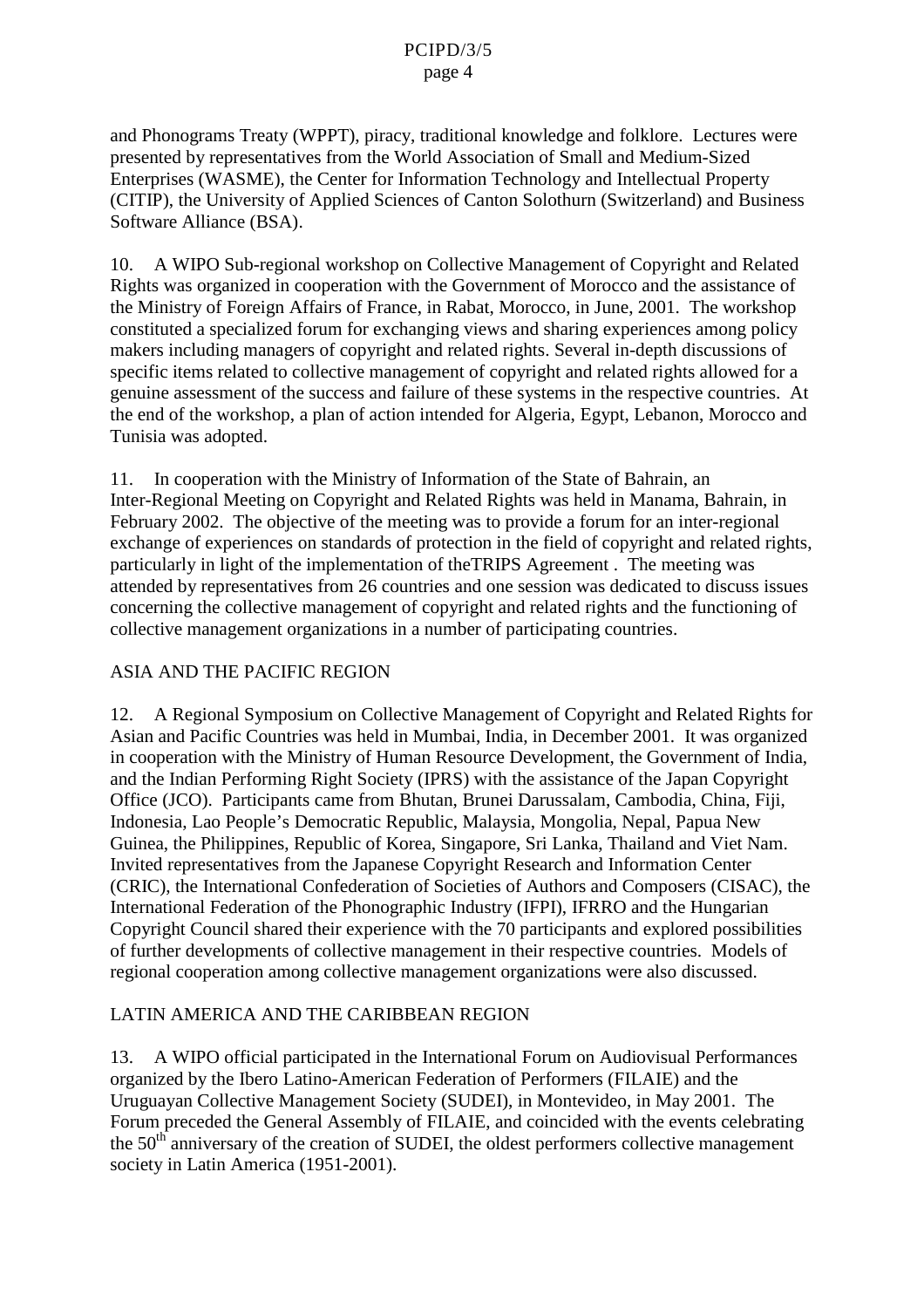14. In September 2001, a WIPO Workshop on the Economic Importance of Copyright Industries in the MERCOSUR Countries was organized in cooperation with the Council of Copyright of the Ministry of Education and Culture of Uruguay, in Montevideo. Del egates from Argentina, Brazil, Chile, Paraguay, Uruguay and representatives from the Latin American Integration Association (ALADI) and the Southern Common Market (MERCOSUR) attended the meeting. Lectures were given by invited speakers from those countries and by WIPO officials on collective management of copyright and related rights. The meeting sound to provide an overview of the market structure of the key copyright industries and achieved this objective .

15. The Third WIPO Meeting of Heads of Copyright Offices of Latin America was held in Quito, Ecuador, in November 2001. The meeting, w hich was organized in cooperation with the Intellectual P roperty Institute from Ecuador (IEPI), gathered 23 par ticipants from Argentina, Bolivia, Brazil, Chile, Colombia, Costa Rica, Cuba, Dominican Republic, Ecuador, El Salvador, Guatemala, Honduras, Mexi co, Nicaragua, Panama, Paraguay, Uruguay, Venezuela, and the Secretariat of Economic Integration of Central America (SIECA). Apresentation of the study on the question of control and legitimization of collective management organizations in Latin America and some countries in Europe, prepared by a WIPO consultant from Mexico , was made to the audience.

16. A Regional Forum on Collective Management of Intellectual Property Rights of Visual Creators – MERCOSURCountries, was organized in cooperation with the Secretariat of MERCOSUR, in M ontevideo, Uruguay, in De cember 2001. The Forum, following the global strategy adopted at the meeting held in Mexico in 2000 , was held to present studies prepared on the protection of visual creators and promoting collective management systems among the various right sowners and institutions concerned.

17. AWIPORegional Workshopon Collective Management of Copyright for Countries of Central America was jointly organized in San José, Costa Rica, in April 2002, with the Registrar of Copyright and Related Rights of the Republic of Costa Rica, the Association of Music Composers and Authors of Costa Rica (ACAM) and SIECA . Participants from collective management organizations of Costa Rica, El Salvador, Honduras, Guatemala, Nicaragua, Dominican Republic and Panama attended some practical sessions on various topics directly linked to the tasks carried out in any authors' societies. They were informed about the study carried out by the General Society of Authors in Spain (SGAE) on the software "Sistema degestión de Sociedades " (SGS) that it has developed, and certain elements for the possib ledesign and implementation of a regional action plan on collective management of copyright were identified.

18. Atthe Second Session of the Permanent Committee on Cooperation for Development Related to Intellectual Property held from February 5 to 8,2001 (seed ocument PCIPD/2/3) the CCMD presented a detailed report on the devel opment of a regional system on the the CCMD presented a detailed report on the development of a regional system on the contract of the CCMD presented at a region of the CCM collective management of copyright and neighboring rights in the Caribbean region . Since then, great progress has been made with the project. The regional center, Caribbean CopyrightLink(CCL), has been accepted as an Associate Member of the International Confederation of Societies of Authors and Composers (CISAC). This important step allows works of the Caribbean regional database to be included in the CISAC international works file and be attributed an internatio nal work code (ISWC), as a unique identification number attached to the work for its entire life. The CCL will then provide back -office services to national societies and facilitate their processing royalty distributions.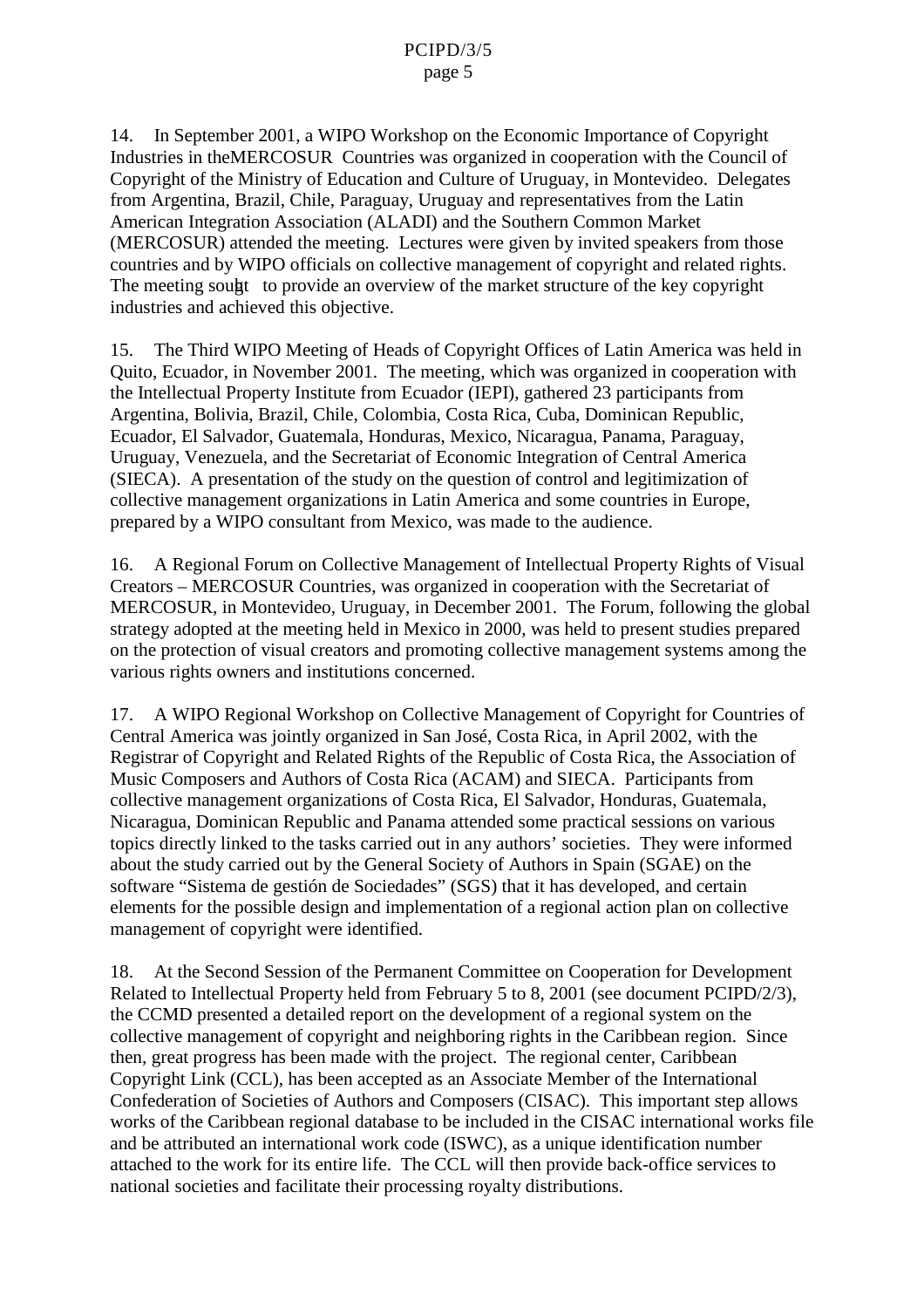19. These positive achi evements of the CCL were highlighted at the meetings of the CCL BoardinBridgetown, Barbados, in May 2001, in Trinidad and Tobago in November 2001. and in Ochos Rios in March 2002 respectively . A progress report was the npresented at the Fourth WIPO Regional Meeting of Heads of Intellectual Property Offices of Caribbean Countries, held in Paramaribo, Suriname, in June, where the Governments of Antigua and Barbuda, Bahamas, Barbados, Belize, Dominica, Grenada, Guyana, Hai ti, Jamaica, Saint Kitts and Nevis, Saint Lucia, Saint Vincent and the Grenadines, Suriname and Trinidad and Tobago were represented. The representatives of The Caribbean Community (CARICOM) Secretariat, the Caribbean Regional Negotiating Machinery (CRNM) and the University of the West Indies (UWI) attended the meeting in an observer capacity. The Chair of the Regional Committee on Intellectual Property and Electronic Commerce and the President of the Board of (CCL) were also present.

20. WIPO's contributions to this project are geared towards providing assistance in the promotion activities of the CCL with a view to enhancing their capacity, without compromising on the speed and efficiency of the service. The related training objectives were achieved in the course of 2001 with continuous assistance still being provided by SGAE on the use of the distribution module, and the first royal ties' distribution using the ne w regional systemwas made in July 2002.

21. The implementation of the Caribbean regional project calls for as many new societies as the system can support to be brought into the system . The is will require government support in order to deliver on the mandate conceived for the project by the Ministers responsible for intellectual property matters in June 1999 and reiterated in a recommendation adopted in Paramaribo which reads as follows: "The Ministers note the progress made on the Project for the Establishment of a Regional System for Collective Management of Copyright and Related Rights in the Caribbean [...] and re -affirm their support for the Project and encourage the establishment of collective managements ocieties in countries where the reare no such organizations". Since then, contacts have been made in Antigua and Barbuda, Bahamas, Belize and Suriname with respect to promoting the said project.

## B. National Meetings

## AFRICA

22. Anational Seminaron Intellectual Property and Trade Development was organized in Monrovia, Liberia in June 2001 at which a presentation was made on collective management by the Copyright Administrator of the Copyright Society of Ghana (COSGA ), as WIPO consultant.

23. As part of the events which took placeduring the 4 th Zanzibar International Film Festival in July 2001 in Zanzibar, United Republic of Tanzania, a pres entation on collective management was made by the Copyright Administrator of the Copyright Society of Malawi (COSOMA), as WIPO consultant.

24. A National Seminar on the Protection of Copyright and Neighboring Rights was organized in Librevil le, Gabon, in March 2002, in cooperation with the Government of Gabon and the intergovernmental agency (AIF) of the International Organization of Francophony (OIF). The Islamic Educational, Scientific and Cultural Organization (ISESCO) and t he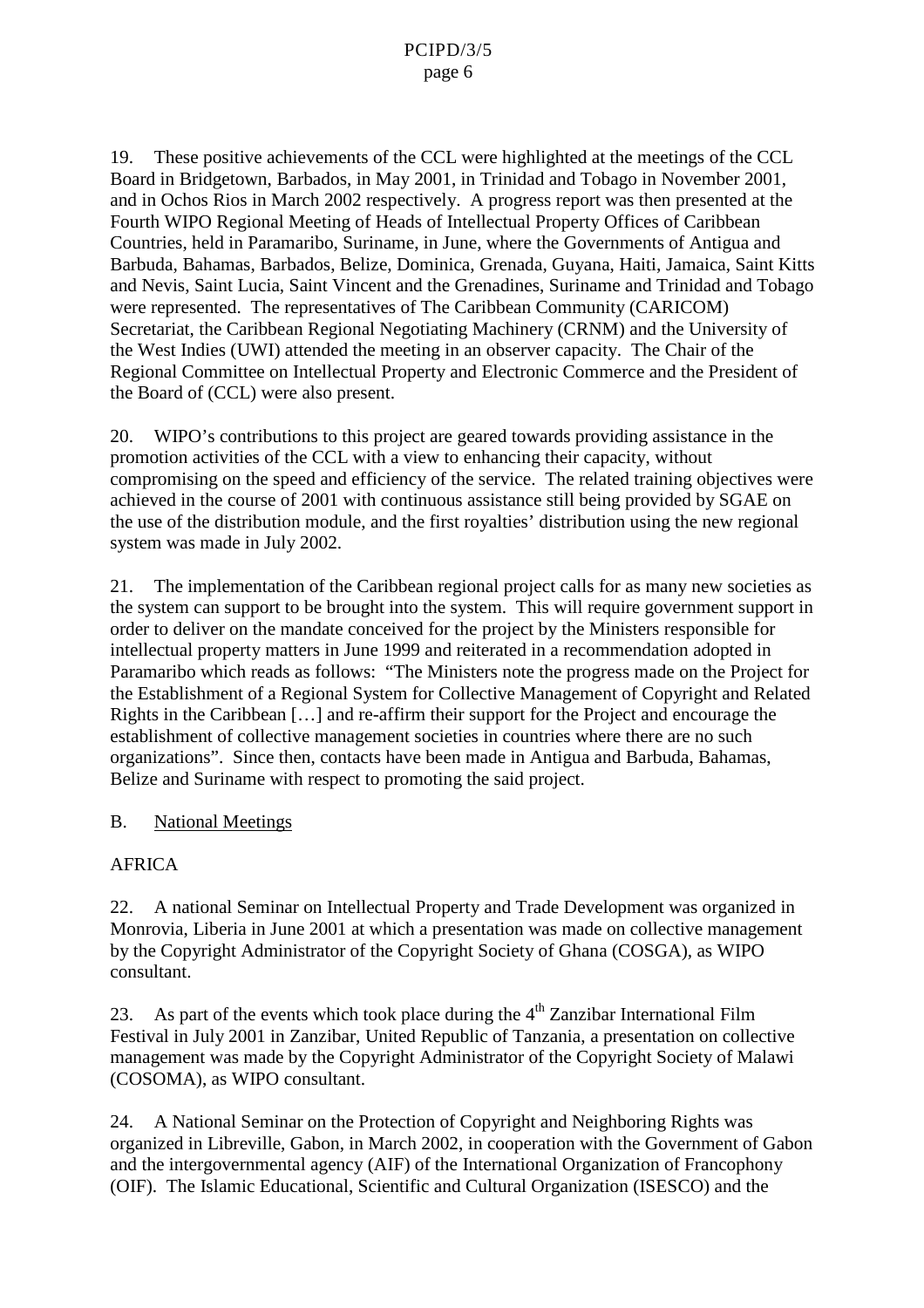African Intellectual Property Organization (OAPI) were associated with the meeting. The seminar was attended by some 75 participan ts and one WIPO official. On the basis of the presentations made by heads of the collective management organization of Senegal (BSDA) and that of Mali (BUMDA), discussions covered collective management principles in general and issues concerning modern legislation to cover protection of copyrighted works through Internet distribution as well as the establishment of a national collective management organization. Specific proposals were made and a nactivity plan was elaborated with regards to the subject matter.

25. A Sensitization Seminar on the Importance of Intellectual Property, at which related general aspects of collective management of copyri ght were highlighted, was also organized in Moroni, Comoros, in May 2002.

## **ARABCOUNTRIES**

26. A National Seminaron Collective management of Copyright and Related Rights was heldin Sana'a, Yemen, in June 2001. It was organized in cooperation w ith the Ministry of Supply and Trade, the Ministry of Justice, and the Ministry of Culture and Tourism of Yemen. AWIPO official and a professor of Civil Law of the Beni Sweif University, Beni Sweif, Arab Republic of Egypt presented the main principles of the protection of copyright and related rights under the international conventions as well as the exercise of certain rights through collective management. Issues related to the national legislation were also discussed.

#### **ASIA AND THE PACIFIC REGION**

27. A series of Roving Seminars on Collective Management of Rights in Musical Works was organized in cooperation with the Directorate General of Intellectual Property Rights, Ministry of Justice and Human Rights from the Government of Indonesia, and the Indonesian collecting society (Yayasan Karya Cipta Indonesia (KCI)), in Medan, Surabaya, and Makassarin February 2001. Th is roving seminar approach proved again to be efficient and cost-effective in meeting and gathering interested circles in different places for the purpose of building up awareness of the importance of copyright protection, discuss ing the role of collective management organizations and provid ing practical information on how the collective management systems function, in the c ontext of the expansion of the activities of KCI outside the capital, Jakarta. It also gave the opportunity to exchange views with government officials, enforcement authorities, rights owners and users . About 500 participants attended .

28. A National Seminaron Collective Management of Copyright and Related Rights organized in cooperation with the Intellectual Property Office of Mongolia (IPOM) , was held in Ulaanbaatar, Mongolia, in June 2001. Around 45 participan ts attended the meeting where general principles of collective management and latest methods of documentation of works and distribution of royal ties using efficients of tware already developed by existing authors' societies in Asia were discussed. Some imp ortantsteps were taken to assist the Mongolian Society of Rights of Authors and Composers (MOSRAC) which was created in the year 2000. Technical assistance was also provided by WIPO (see paragraph 75).

29. A National Seminaron Collective Manag ement of Copyright and Related Rights was heldin Chennai, India, in December 2001, following the regional seminar in Mumbai, referred to above in paragraph 12. The meeting was organized in cooperation with the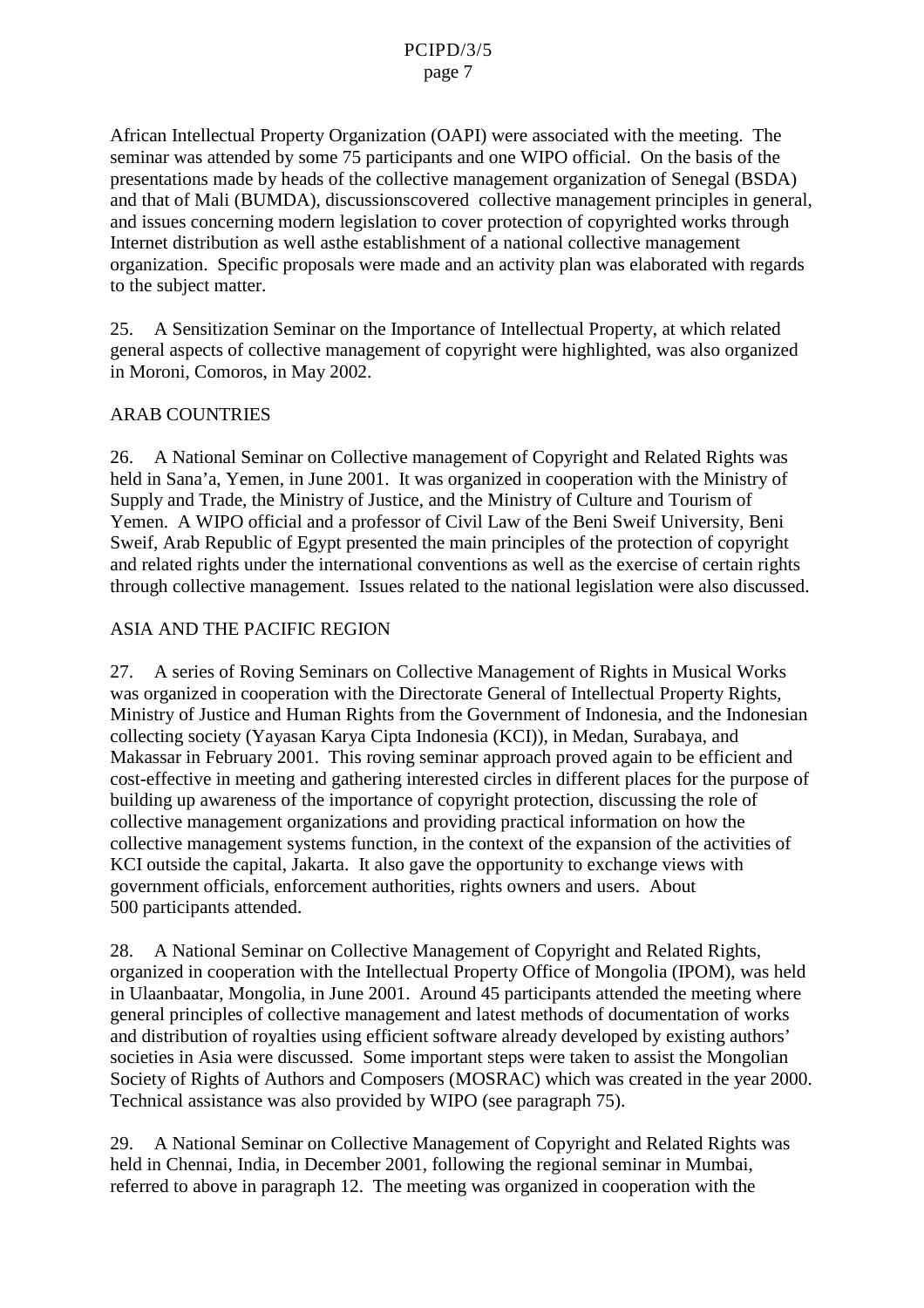Ministry of Human Resource Development, Gove rnment of India, and the Indian Performing Right Society (IPRS). Around 50 participants exchanged views on the status of IPRS and its expansion during the meeting and certain issues related to piracy of phonograms were discussed.

30. A National Workshopon Collective Management of Copyright and Related Rights was organized incooperation with the Fiil Law Reform Commisssion, in Suva, Fiii, in February 2002. There were approximately 35 participants from the relevant Government agencies and from the private sector representing the interests of rights owners. Speakers from Japan, the Australasian Performing Right Association Ltd (APRA), the Center for Performers' Rights Administration (CPRA) and GEIDANKYO (Japan Council of Performers' Organization) were invited, who shard their experiences with the participants on the setting up of a modern and independent collective management organization for the country.

31. A National Seminaron the Collective Managemen to fCopyright and Related Rights was held in Hanoi, Vietnam, in April 2002. The meeting was attended by around 50 persons, representing the rights owners, lawyers, and government of ficials on copyrigh tand related rights matters at different level s. Presentations on basic notions of establishing collective management societies for various rights were made by two WIPO officials and the representative of the Joint Finnish Copyright Organiz ation (K OPIOSTO) and Honorary President of IFRRO, the representative of the International Federation of the Phonographic Industry (IFPI) for the Asia region, and a representative of the Center for Performers' Rights Administration (CPRA) and GEIDANKYO (Jap an Council of Performers' Organization).

32. Following the Seminar, the WIPO delegation met with governmental officials and discussed the possible accession of Vietnam to the Berne Convention and other treaties administered by WIPO as well as the setting up of a Vietnamese collective management organization for rights owners. As a positive result of this mission, WIPO was informed that the Vietnam Center for the Protection of Music Copyright was created on May 22, 2002. This Center will operate under the Association of Vietnamese Composers, Musicologists and Musicians.

33. A National Seminaron Copyright and Related Rights was organized in cooperation with the Ministry of Trade and Industry of the Royal Government of Bhutan in Thiumphu, Bhutan, in May 2002. It was attended by some 75 participants from law enfor cement agencies, the academic field and rights owners. The concept of collective management of copyright and its implementation with the setting up of an appropriate society was discussed during the meeting.

## LATIN AMERICA AND THE CARIBBEAN

34. On the occasion of the 15 <sup>th</sup> anniversary of the Cuban authors' society (ACDAM), and in the framework of the Cubancultural days , a WIPO of ficial participated in a Forum on Copyright Collective Management, which took place in La Habana, Cuba, in Octobe r 2001. It was organized in cooperation with the Copyright National Center of Cuba (CENDA) and ACDAM. National speakers and a professor from the Law University of Ottawa, Canada, discussed the social, cultural and economic aspects of copyright as well as national and international developments oncollective management of copyright.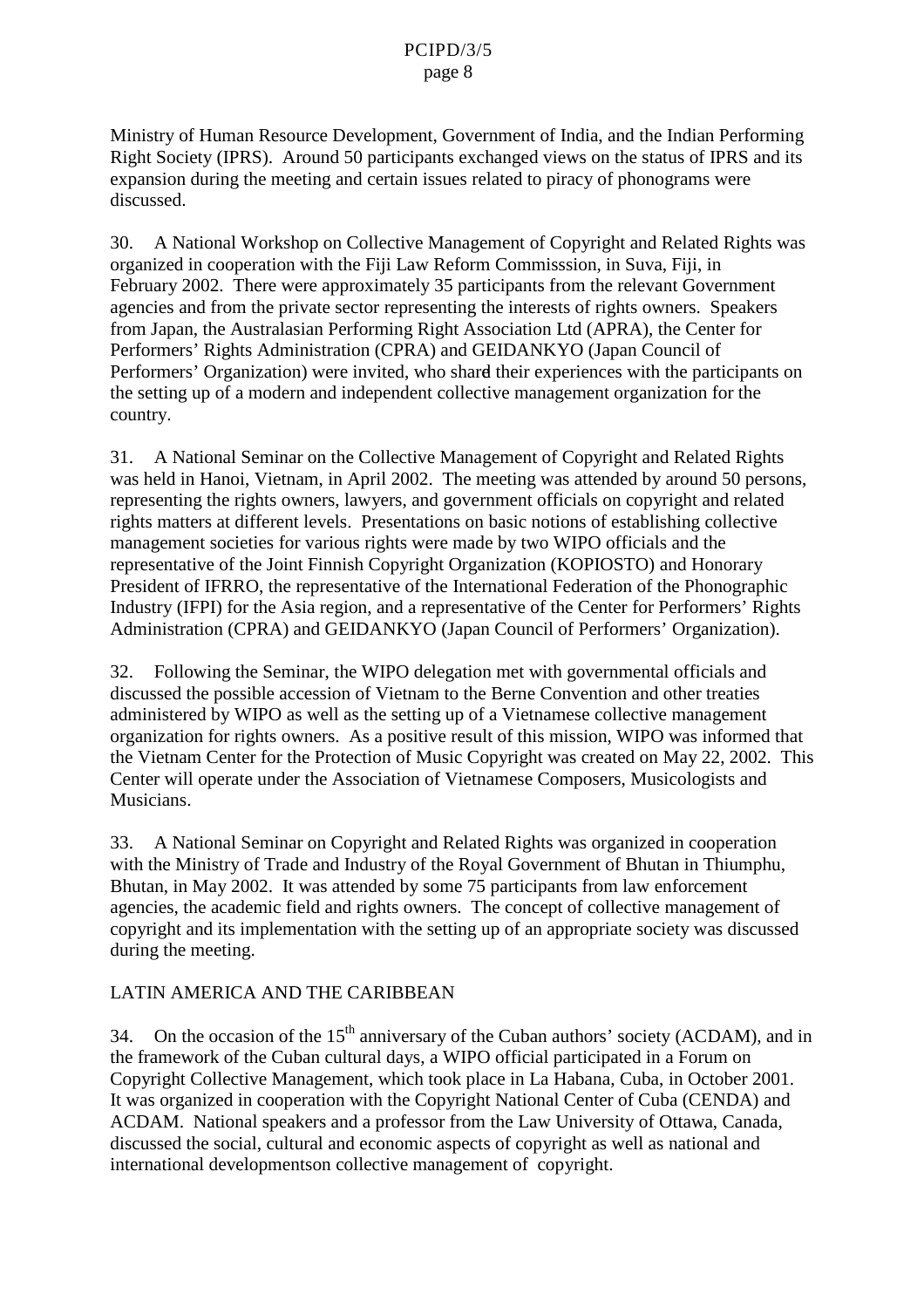35. A National Seminaron Enforcement of Copyright and Rela ted Rights for Judges and Prosecutors was held in Montevideo, Uruguay, in November 2001. It was organized jointly with the Supreme Court of Justice , the Ministry of Education, Culture , the "Fiscalia de Corte" and the Copyright Council of Uruguay . Lectures, including topics on collective management of copyright, were presented to the 40 participants by invited experts from Argentina, Colombia, Costa Rica, Panama, and by representatives of the Iberoamerican Copyright Organization (LATINAUTOR) , the Uruguayan Copyright Institute as well as by local speakers.

36. A National Seminaron Collective Management of Copyrigh twas held in San José, Costa Rica, in April 2002. The seminar was organized in contraction with the Government of the Republic of Costa Rica following the regional workshop described in paragraph 17. It was attended by about 80 particip ants including those delegates invited to the Workshop, and representatives of the interested circles in this field, partical analy, authors, performers, lawyers, government officials, and university professors . Presentations were made by representatives of the Registry of Copyright and Related Rights of Costa Rica, the General Association of Authorso f Uruguay (AGADU), the International Federation of the Phonographic Industry (IFPI), the International Confederation of Societies of Authors and Composers (CISAC), LATINAUTOR and SGAE.

37. AWIPO official and a WIPO consultant from Canada participated in a one -day Special Session on Collective Management of Copyright and Related Rights held in June 2002 in Port-of-Spain, Trinidad and Tobago. The meeting was organized in cooperation with the Intellectual Property Office of the Ministry of Legal Affairs. Representatives from various categories of rights owners were present and the issues on protection of copyright related rights and establishment of a collective management organization for performers' rights as well as accession to international treaties on related rights were discussed.

38. Following the meeting mentioned above, the WIPO official a nd the WIPO consultant conducted an expert mission and a one -day Workshop on Collective Management of Copyright and Related Rights in St. John's, Antigua and Barbuda , which was organized in cooperation with the M inistry of Justice and Legal Affairs of Antigua and Barbuda. Both events took place in the framework approved by the Ministers responsible for intellectual property matters for the development of a collective management infrastruc ture in the region. Officials from the government, legal officers, performers, authors, composers and publishers participated in the workshop. Presentations were made on developments related to national legislation and the general aspects of collective management of copyright.

39. During the expert mission issues with regard to the importance of setting up a proper national collective management infrastructure which is expected to join the CCL and clarification concerning steps necessary to achieve this objective were discussed at the meeting with senior government of ficials from different concerned ministries and agencies as wellas from other sectors linked to the music and creative world. The issue of acceding to the WCT and WPPT was also mentioned.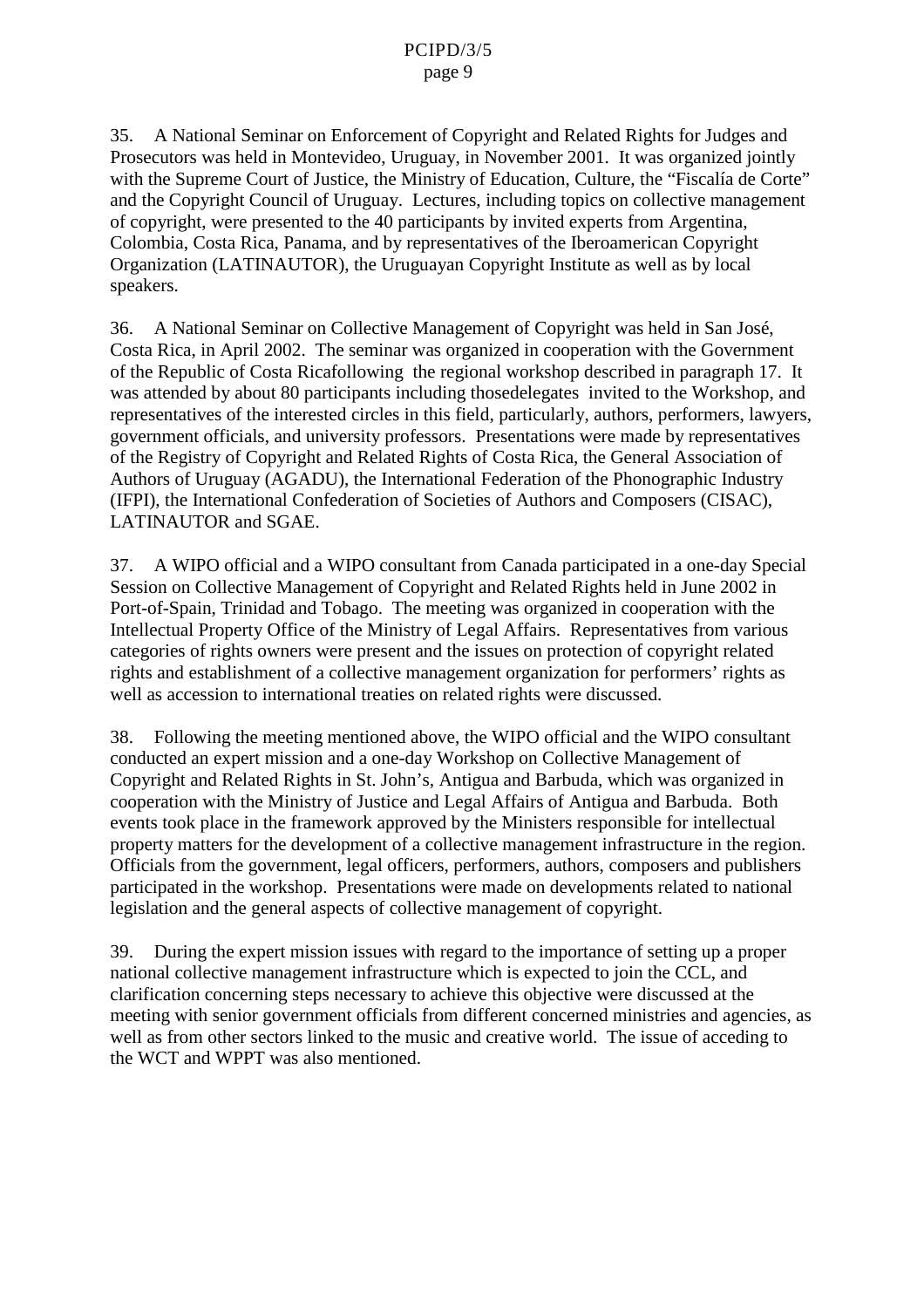#### PCIPD/3/5 page 10

#### III. TRAINING COURSES AND STUDY VISITS

40. The Director of the Moroccan authors' society (BMDA) undertook as tudy visit to the French Society for Authors, Composers and Music Publishers (SACEM) in Paris, France , in June 2001.

41. A study visit on collective management in Pakistan was under taken under the auspices of WIPO by an expert from CISAC in July 2001. The expert visited Kar achi, Lahore and Islamabadaspart of his fact -finding mission.

42. In July and August 2001, aspecial training course was organized by a WIPO consultant from Switzerland for the staff of the Tunisian authors' society (OTPDA). Particular attention was devoted to the documentation a spects in relation to the installation of the AFRICOS software.

43. In August 2001, representatives of the Association of Composers and Authors of Costa Rica (ACAM), the authors' society of Guatemala (AGAYC) and the Society of Authors and Composers of Panama (SPAC) visited the Brazilian Union of Composers (UBC) to exchange views and share experience in the field of collective management activities.

44. In September 2001, three persons from Pakistan paid a visit to the Performi ng Right Society Limited (PRS) in London, United Kingdom, and to the Swedish Performing Rights Society(STIM)inStockholm, Sweden.

45. In September 2001 also, an Introductory Training Course on Copyright and Related Rights for Judgestook p lace in Santo Domingo, Dominican Republic. Subjectmatters on collective management of copyright were discussed.

46. In October 2001, the VIII Regional Training Course on Copyright and Related Rights for Latin American countries took place in Santa Cruz de la Sierra, Bolivia . Thirty -three participants from Argentina, Bolivia, Brazil, Chile, Colombia, Costa Rica, Cuba, Ecuador, El Salvador, M exico, Nicaragua, P anama, Paraguay, Peru, Ur uguay and Venezuela attended the course.

47. In November 2001, a training course was organized for four representatives from the Indonesian and Mongolian authors' societies in Tokyo, Japan, with the financial assistance of the Japanese Trust Fund (FIT Japan).

48. In March 2002, atr aining course for the Copyright Society of Tanzania (COSOTA) was organized by a WIPO Consultant from Switzerland. It took place at COSOMA headquarters. Main subjects covered by the training course were related to the documentation procedures, licensing rules and tariffs as well as general principles of management concerning the collective management society.

49. In April 2002, a training course was organized by WIPO for heads of the Music Copyright Society of Kenya (MCSK), the Mauritius Society of Authors (MASA), the Namibian Societ yof Composers and Authors of Music (NASCAM) and for the chairman of the Zambia Music Copyright Protection Society (ZAMCOPS) . The course took place at the headquarters of the Copyright Society of Malawi (COSOMA) . An intensive course was given by a WIPO consultant from Switzerland focus ingonthe main aspects of collective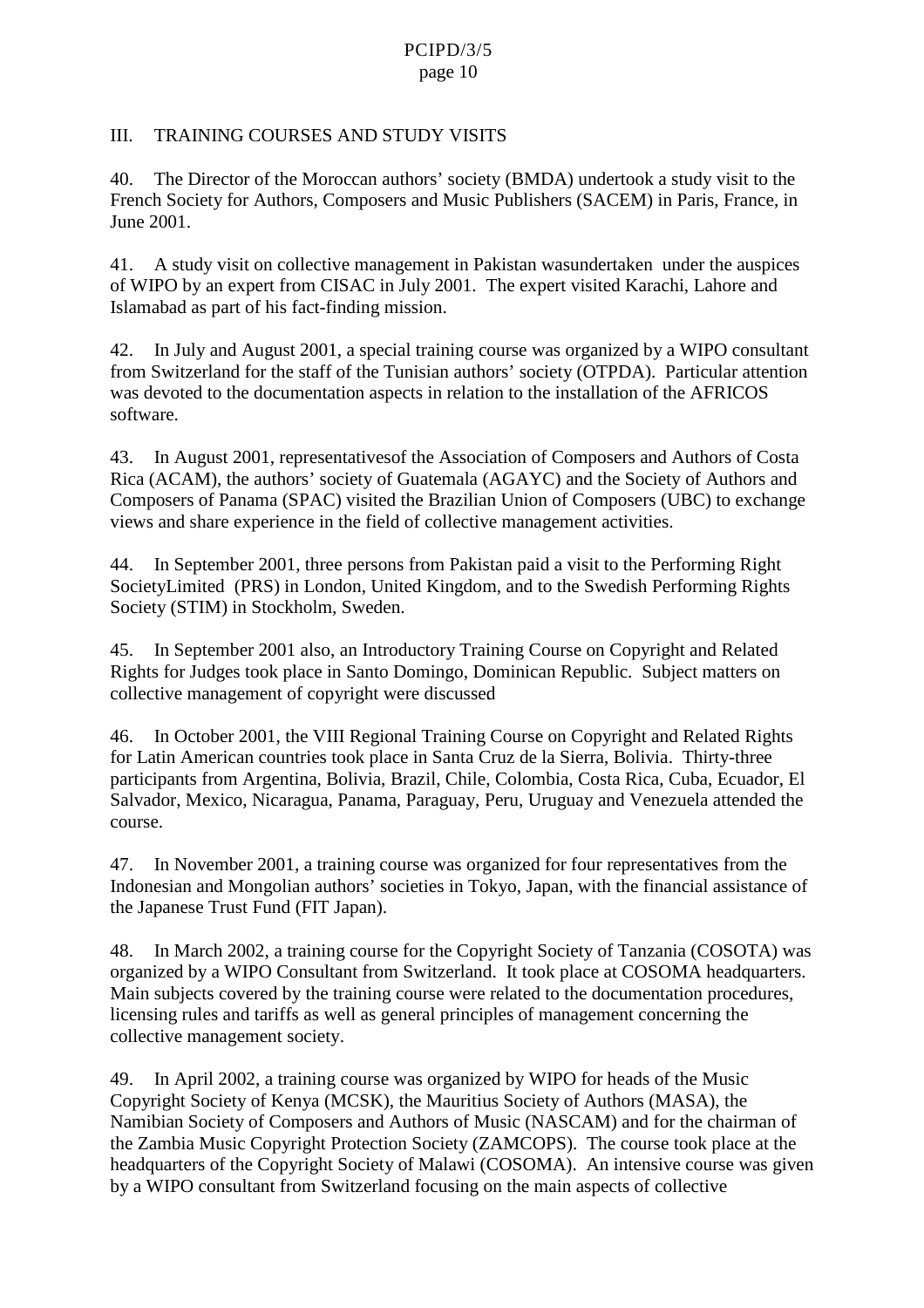management organizations: documentation, licensing, distribution, finance and administration, and automated rights management.

50. InJune 2002, a WIPO Consultant from Switzerland undertook amission in Morocco, during which advice on the organization, operational structures and the eworking methods, were provided to the authors' society of Morocco (BMDA) . The Consultant also elaborated on the system for collection and distribution of royalties, and provided training on storage and access to documented information.

## IV. ACTIVITIES CONCERNING INDUSTRY

51. Aspart of the WIPO delegation, the CCMD attended meetings held at the international music market MIDEM in C annes, France, in January 2002, where WIPO had a standfor the first time. These meeting shad provided the opportunity to meet with various partners present in this event and to discuss projects on development of collective management in frastructure, institution building and training. Important information on new systems of encoding or identifying musicon the Internet, and on broadcast audiomaterial systems which relate to special processing of the content of broadcast programs were provided during the semeetings

52. WIPO officials received the visito ferrometric visitors of SGAE in 2002. D iscussion was focused on issues related to the development of furthermodules in the context of the regional Caribbean project and a possible agreement planning a regi onal approach of collective management of copyright for certain countries in Central America.

53. A mission was undertaken to meet officials of the French authors' society for Graphic and Plastic Arts ( *Société des Auteurs dans les Arts Graphiques et Plastiques*) (ADAGP) on the Project for the Sector of Visual Creators in Latin America, initiated in 1999 in coordination with the Latin America and Caribbean Bureau , in Paris, in June 2002 . Discussions identified different aspects and strategies to strengthen further coordination in promoting and developing capacit y building activities for this domain in favor of developing countries.

54. At the invitation of the International Publishers' Association (IPA), WIPO partici pated in the IPA Fifth Conference on Copyright, which was held in Accraafter the regional seminar described in paragraph 6 above.

## V. ADVISORY MISSIONS

55. In February 2001, two WIPO consultants from Algeria and Egypt undertook a mission to Khar toum, Sudan, to discuss with the government authorities the possible establishment of anational copyright collective management organization.

56. In February 2001, anadyisory mission was under taken under the eauspices of WIPO by a representative from IFRRO , in Trinidad and Tobago , to discuss with government officials matters related to reprographic reproduction.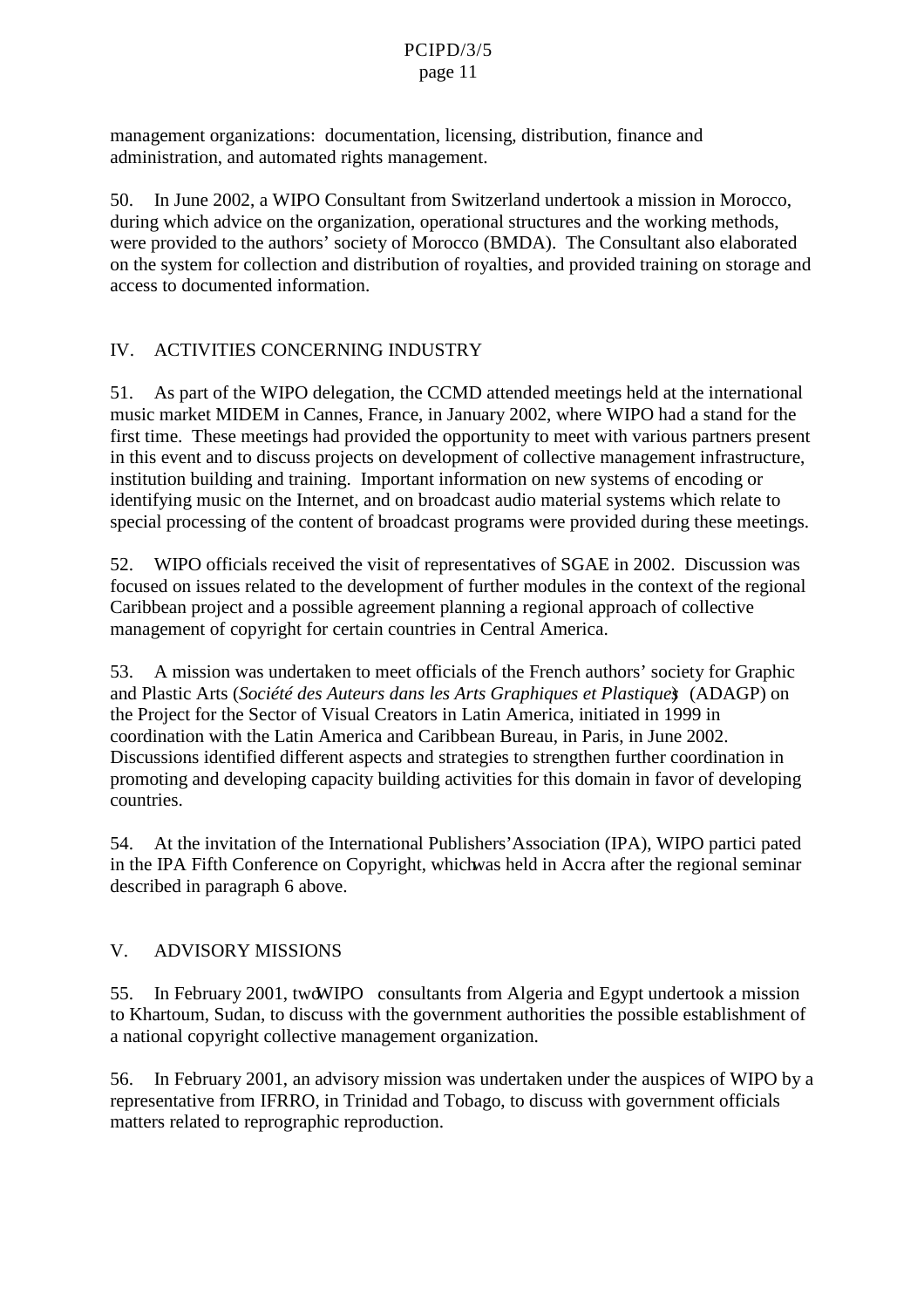57. In February 2001, a mission was undertaken to the C orporate Affairs and Intellectual Property Office (CAIPO) in Bridgetown, Barbados, to advise the authorities on the development of a copyright and related rights administration infrastructure and on formulation of recommendations for its optimal use by local stakeholders.

58. In March 2001, WIPO official participated in a consultation meeting with heads of copyright offices of member States of the African Intellectual Property Organization (OAPI) in Niamey, Niger . The objective was to examine the role of OAPI and its competence in the field of copyright , including collective management, and the promotion of cultural knowledge under the Bangui Agreement.

59. In May 2001, a WIPO consultant from Switzerland undertook a preparatory mission to Algeria, Lebanon, Morocco and Tunisia to examine the situation of collective management in those countries prior to the organization of the regional meeting which was held in June 2001 (seeparagraph 10).

60. In May 2001, the Copyright Administrator of the authors' society of Malawi (COSOMA) and a WIPO consultant from Switzerland undertook ana dvisory mission to Gaborone, Botswana, on matters concerning establishment of a collective management organization.

61. In June 2001, an advisory mission was undertaken in Ulaanbaatar, Mongolia, where representatives of CISAC, IFPI and from the Japanese Society for Authors, Composers and Publishers (JASRAC) met with various users of protected musical works to introduce collective management of copyright and to evaluate the market size for royalty collection in that country.

62. In August 2001, a WIPO official participated in a meeting which was held in Riode Janeiro, Brazil, to discuss WIPO's activities on collective management with participants coming from countries of Central America .

63. In November 2001, an advisory mission was undertaken by a WIPO consultant from Malawi to Nairobi, to assist the Music Copyright Society of Kenya (MCSK) in streamling its documentationsystem.

64. In January 2002, an advisory mission on the revision of the copyright and related rights law of Sudan was undertaken to Khartoum . Advice was also provided on the creation and function of collective managements ocieties in Sudan. A draft was prepared with the concerned Sudanese authorities con cerning regulations and statutes for the establishment of such organizations.

65. Following the WIPO National Workshop on Collective Manageme nto f Copyright and Related Rights in Suva, Fiji, in February 2002 (see pa ra. 30), and visory mission was undertaken to meet with governmental authorities . Discussions covered the questions of the reinforcement of activities of collective management in Fiji , in particular, for the Fiji Performing Right Association (FPRA) the training needs of managers , and software required.

66. In April 2002, anadvisory mission was undertaken to Thiumphu, Bhutan. Representatives from the regional Asia -Pacific of CISAC , the Center for Performers' Rights Administration (CPRA) and GEIDAN KYO (Japan Council of Performers'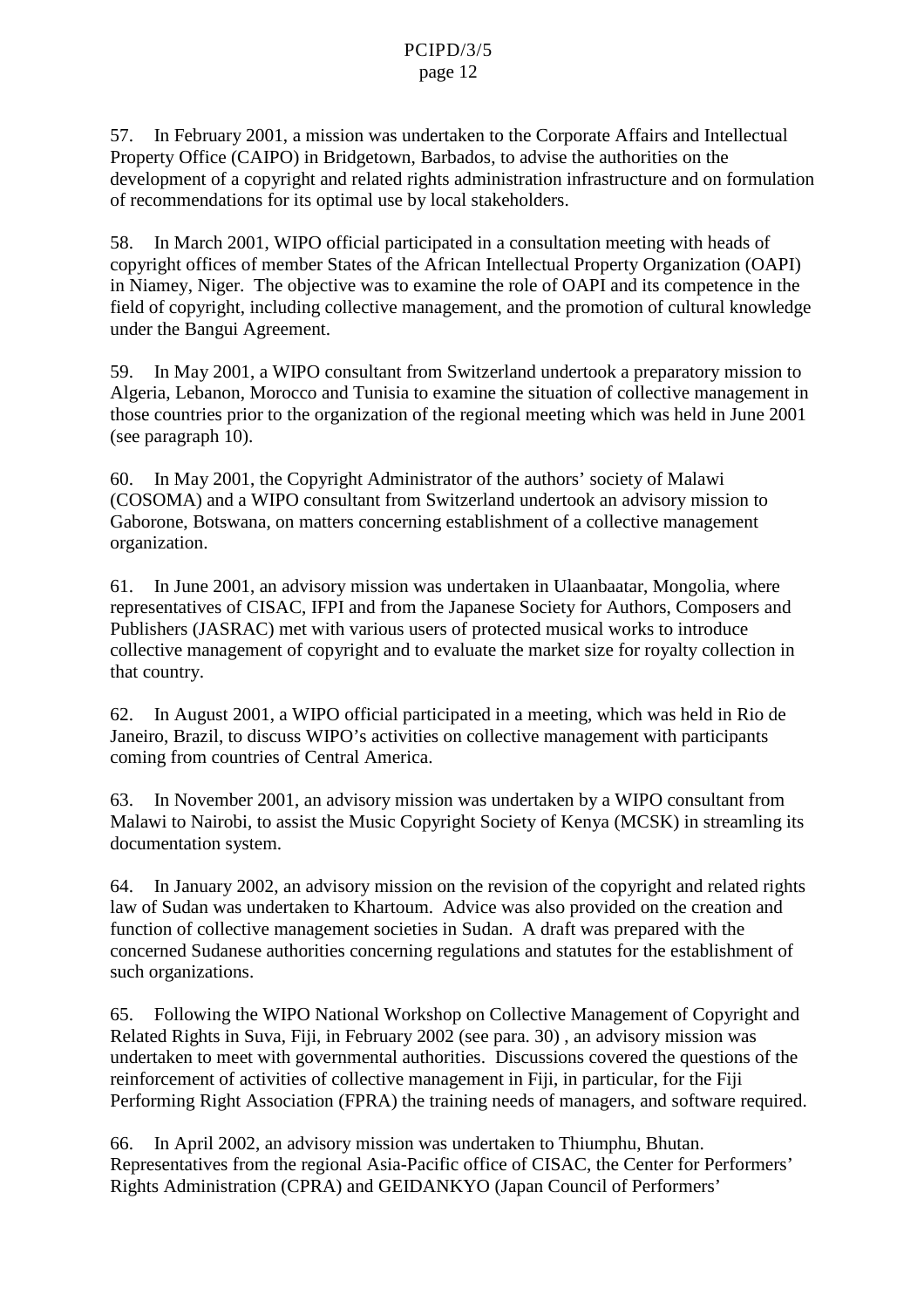Organization) met officials from the Royal Government of Bhutan to share views on the possible establishment of a collective management organization of copyright and related rights in the atcountry.

67. In May 2002, an advisory mission on strengthening the protection of copyright and related rights was undertaken to Katmandu, Nepal by the representatives mentioned in the preceding paragraph, to discuss question sconcerning establishment of a collective managementorganization in Nepal.

68. In June 2002, a WIPO official met with members of the Society of Authors, Composers and Music Publishers (SACEM) in Lebanon. Advice was given on the possible assistance that could be provided to the Society instrengthening its operations. Discussions were also held on the possible licensing of software developed by the Society to other collective management organizations in the Arab region.

## VI. TECHNICAL ASSISTANCE AND INFORMATION TECHNOLOGY

69. Further progress has been made in the developments of the software "Automated Functions for Rights Information in Coll ecting Societies " (AFRICOS), which is already installed at the collective management organizations of Benin, Burkina Faso, Malawi, Mauritius, Morocco, and Tunisia. Improvements have been made to the last version of AFRICOS by the WIPO consultant from Burkina Faso in order to strengthen its functionality and to make it fully compatible with international standards adopted within CISAC.

70. Within the framework of the activities related to the implementation of the CCL (see paragraphs 18 to 21 above), appropriate hardware equipment ha dbeen purchased by WIPO and delivered to the four founding societies COSCAP (Barbados), COTT (Trinidad and Tobago), JACAP (Jamaica) and HMS (Saint Lucia)) of the Caribbean Copyright Link (CCL), established in August 2000, as well as to the CCL.

71. These societies and the CCL are linked to the server (purchased by WIPO and located in Madrid for technical reasons) , which is performing the operations of the regional system . The SGS software modules developed by SGAE were installed at the four societies. Some technical assistance has been provided by SGAE for the maintenance of the server which contains the national repertoire of member societies of CCL and which is indispensable for theregional system.

72. Computer equipment was provided to the Mongolian Society of Rights of Authors and Composers (MOS RAC) in Ulaanba atar, Mongolia, and to the Indonesian collecting society (Yayasan Karya Cipta Indonesia (KCI) .

## VII. STUDIES

73. A study on the question of control and legitimization of collective management organizations in Latin America and certain countries in Europe was prepared by a WIPO consultant from Mexico, and presented to the meeting of heads of copyright offices in Quito, Ecuador (see paragraph 15).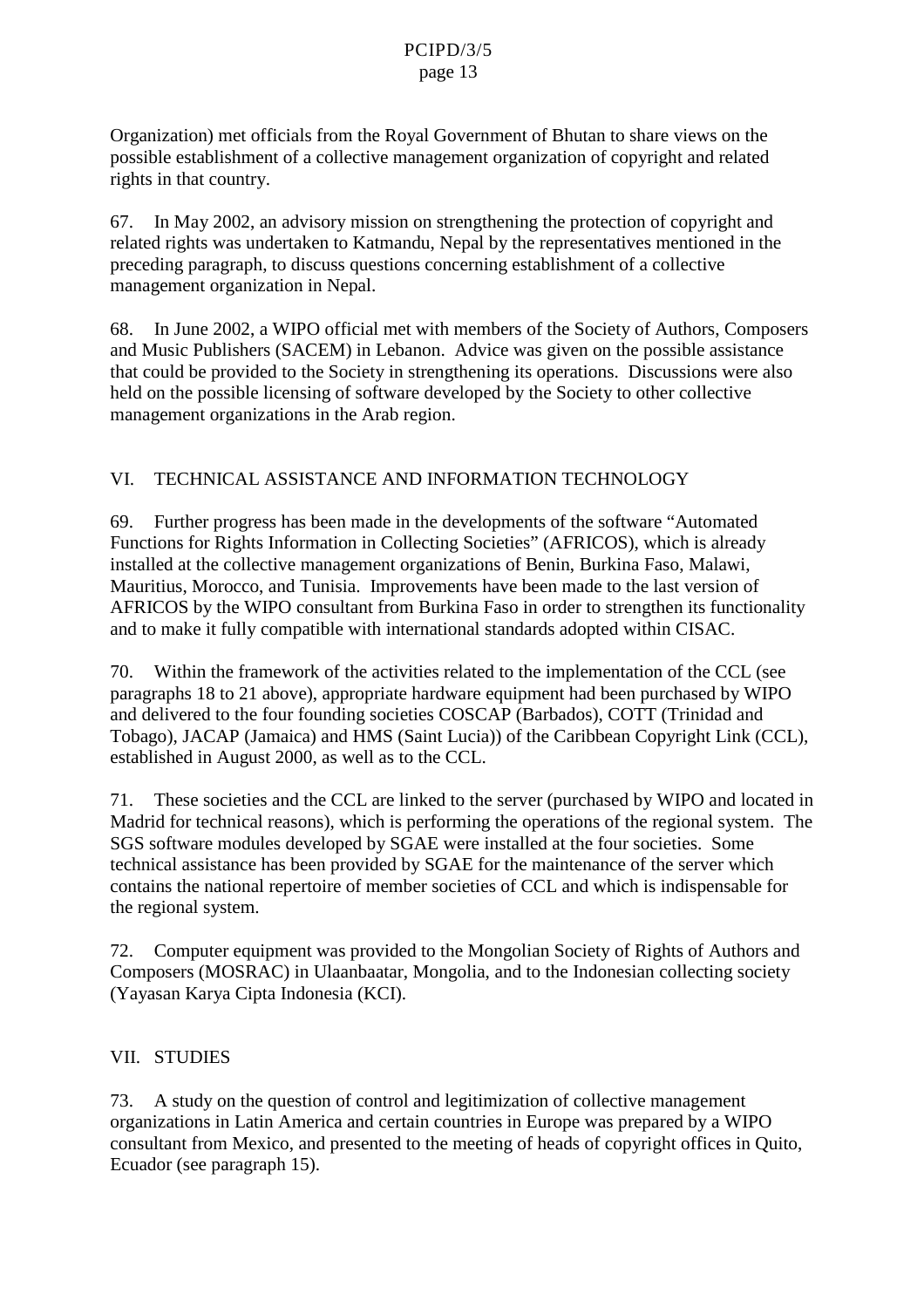74. AWIPO consultant from Egypt prepared a comparative study on the existing legal frameworkin Arab countries concerning the protection of copyright and related rights and the suggested legal revisions which could be incorporated to facilitate the establishment and strengthening of collective management organizations.

75. AWIPO consultant from Switzerland prepared a comparative study on the tariff fixing methods applied by different collective management organizations in certain countries of EuropeandLatinAmerica.

76. In the context of the modernization of the existing systems of collective management for the countries of the Pacific Islands Fo rum, a feasibility study was prepared by a representative of the Asia-Pacific of CISAC to consider a possible regional approach. This study will be submitted to the Trade and Economic Ministers of the Pacific Islands Forum Countries at their next meeting. (The Pacific Islands Forum comprises 14 developing countries: Cook Islands, Fiji, Federated States of Micronesia, Kiribati, Marshall Islands, Nauru, Niue, Palau, Papua New Guinea, Samoa, Solomon Islands, Tonga, T uvalu and Vanuatu, and Australia as wellas New Zealand).

77. A preliminary study on the possibility of establishing an ASEAN regional collective management system was prepared jointly by the CCMD and the Asia and the Pacific Bureau (ASPAC). Countries covered by the study are Brunei -Darussalam, Cambodia, Indonesia, Lao People's Democratic Republic, Malaysia, Myanmar, the Philippines, Singapore, Thailand and VietN am. This tudy was undertaken pursuant to a recommendation made by the Seventh ASEAN-WIPOConsultationMeetingonCooperationintheFieldofIntellectualProperty, held at WIPO headquarters, in May 2001 . The study was circulated to the Ambassadors of the ASEAN permanent missions in Geneva, in May 2002, for their perusal and comments.

78. With the objective of providing information to staff of new lyestablished authors' societies administering musical repertoire, the CCMD in cooperation with the Africa Bureau has requested a WIPO consultant from Switzerland to prepare some background training material on the main tasks to be carried out incollective management organizations. The documents are expected to contain indispensable information to be used for the collective management of musical works. They will be availab lein French by the end of 2002 with subsequent translations.

# VIII. COOPERATIONAGREEMENTS

79. In the context of the activities carried out in the Caribbean region (see paragraphs 18 to 21), an important agreement was entered into with SGAE aiming at assisting the CCL to performitstasks as well as to permit the foundi ng authors' societies of the CCL to make their own first independent distribution of royalties to their members. The cooperation agreement concluded with SGAE is being review ed to take into account the positive results of the regional approach to collective management. Moreover, the proposed and revi sed agreement would also cover, separately, activities for Central America where a number of newly created societies requires omeassistance and need to be equipped w ith adequate software on documentation, licensing and distribution of rights, in a way similar to that undertaken for the Caribbean region.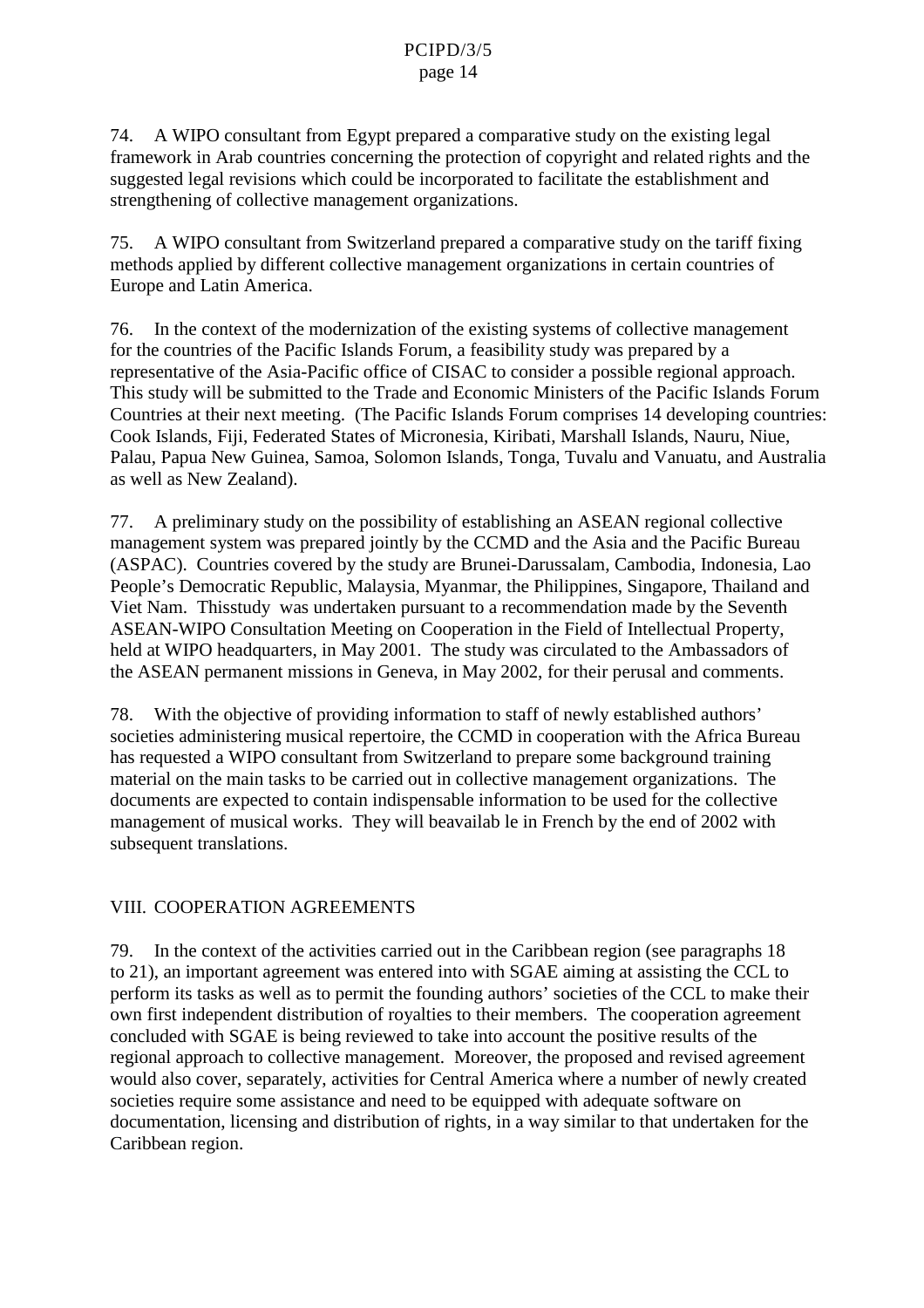80. Within the framework of the implementation of the WIPO - Australia Joint Statement on Cooperation for Intellectual Property Technical Assistance in Asia and The Pacific Region, which was agreed upon between WIPO and the Government of Australia on March 6, 2000, a Joint Working Group was created and has held several meetings. It reviews a number of activities inprogress, including preparation of training courses for staff of collective management societies. The issue of collective management of copyright was one of the priorities listed . A report of the Joint Working Group, which embraces other fields of intellectual property, was submitted to the Government of Australia and to WIPO in March 2002.

81. As assistance required forthecreation and/orreinforcement of authors' societies is mainly from the field of musical works , it, therefore, requires cooperation with nongovernmental organizations (NGOs) . A number of NGOs have observer status in WIPO and have been very active for many years. Considering the essential vocation of CISAC and the common cause inherent in the majority of its objectives an dthose of WIPO in the field of collective management, a Framework Cooperation Agreement between both organizations is being under consideration.

## IX. PUBLICATIONS

82. In 1990, WIPO published abook entitled "Collective Administration of Copyright And Neighboring Rights ." The publication of ferred extensive explanations on the subject to provide guidance to legislators and governments , and was based on a study requested in 1989 by the WIPO Assemblies. Since that date, the world socio-economic, legal and technical climate has changed and hadd greatimpact on collective management of copyright and related rights. This necessitated the updating of the 1990 publication . A new publication entitled "Collective Management of Copyright and Related Rights " is available in Eng lish. Translation into French and Spanish will be published this year.

83. Already available in Arabic, English, French and Spanish since last year, the Brochure on collective management of copyright and related r ights has been reprinted. It contains in a simplified way a description of the main aspects, which guides the notion of collective management of copyright and related rights . Written in a very accessible style, its overall purpose was to give gene ral information to the owners of rights and the public at large about the rights. A similar booklet is being prepared to cover the collective management of performers' rights.

84. In addition to the activity described in paragraph 83, the CCM Dispreparing a " tool box" which is intended to assistall newly created authors' societies in the field of collective management of copyrighted musical works. This product will contain a number of background material indispensable for starting an authors' society. It will also coverlegal, technical and practical aspects . A wide range of documents, such as model statutes, examples of legislation, model contra cts, model organigrams, examples of distribution rules, samples of tariffs, advi ce on setting up such tariffs, information on licensing contracts, references to the WIPO's development cooperation activities , and cases tudies on collective managementar eincluded .H yperlinkstosources of information provided by relevant specialized institutions or organizations are also expected to be included.